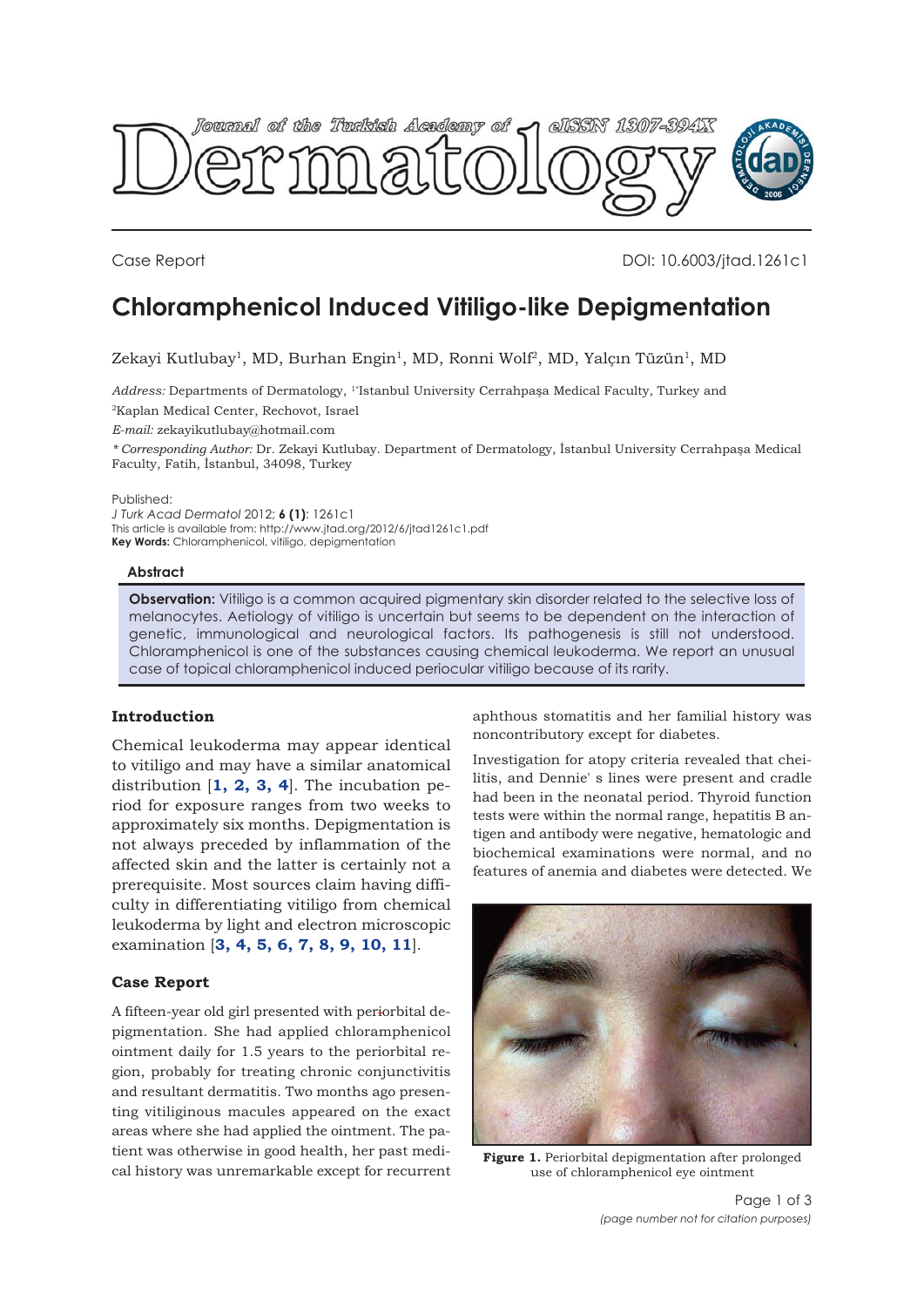<span id="page-1-0"></span>

**Figure 2.** Absence of melanocytes at the basal layer (S-100 x 400)

could not find any sign of infection: the chest Xray examination, erythrocyte sedimentation rate, blood smear and urinalysis were normal.

No pathology was noted on the ophthalmologic examination. The corneas and lenses were clear, anterior chambers were normal. There was no pathological evidence on fundus examination. Visual acuity was 10 (*Snellen* chart) with correction (myopia).

Dermatological examination: on the both periorbital regions there were depigmented macules within some normal colored skin areas. A few eyelashes showed poliosis (**[Figure 1](#page-0-0)**).

Histopathological examination: Normal skin architecture was found on H+E staining. Fontana staining received diminished pigmentation in the basal layer. Absence of melanocytes was detected by the immunohistochemical stain S-100 (**Figure 2**).

# **Discussion**

Evidence in favor of chemical leukoderma in our case includes onset of leukoderma associated with the application of chloramphenicol, halting the progression of leukoderma when the eye ointment was no longer used, no clinical evidence of vitiligo at other sites and no diseases known to be associated with vitiligo.

*Korting*, in his monography The Skin and Eye [**[12](#page-2-0)**], and later *Cowan* et al. [**[13](#page-2-0)**] and Barnes [**[14](#page-2-0)**] pointed out that patients with idiopathic vitiligo often have ocular abnor-



**Figure 3.** Similarity of chloramphenicol and para-tertiary amyl-phenol molecules

malities, such as hypopigmented spots of fundus, iris, eyebrows and lashes. Our patient did not show any eye abnormalities although some of her lashes were affected. Involvement of eyelashes, as in our patient, does not exclude chemically induced leukoderma, since this feature has been documented in several reports of chemically induced vitiligo, as well [**[2](#page-2-0)**].

In conclusion, although we favor the diagnosis of chemical leukoderma, it is not possible to absolutely exclude vitiligo or Koebner-induced vitiligo. Other less likely diagnoses are postinflammatory hypopigmentation, scleroderma and lichen sclerosus et atrophicus, all of which we believe could be excluded on clinical and histopathological grounds.

Most known depigmenting agents are alkyl phenols with the alkyl, hydroxyl, or amino groups in the para position [**[15](#page-2-0)**]. Chloramphenicol also posesses two groups (a nitro and a dichloro-N-hydroxy-hydroxyrnethylethyl group) in the para position of the benzene ring, and thus has structural similarities with other known depigmenting agents particularly, the para tertiary butyl phenol and para tertiary amyl phenol (**Figure 3**), two very potent depigmenting agents [**[15](#page-2-0)**]. It is not surprising, therefore, that two additional cases of leukoderma induced by this agent have been reported by others [**[16, 17](#page-2-0)**].

We believe that the number of such cases is higher than that reflected in the literature and that similar cases have been overlooked or misdiagnosed.